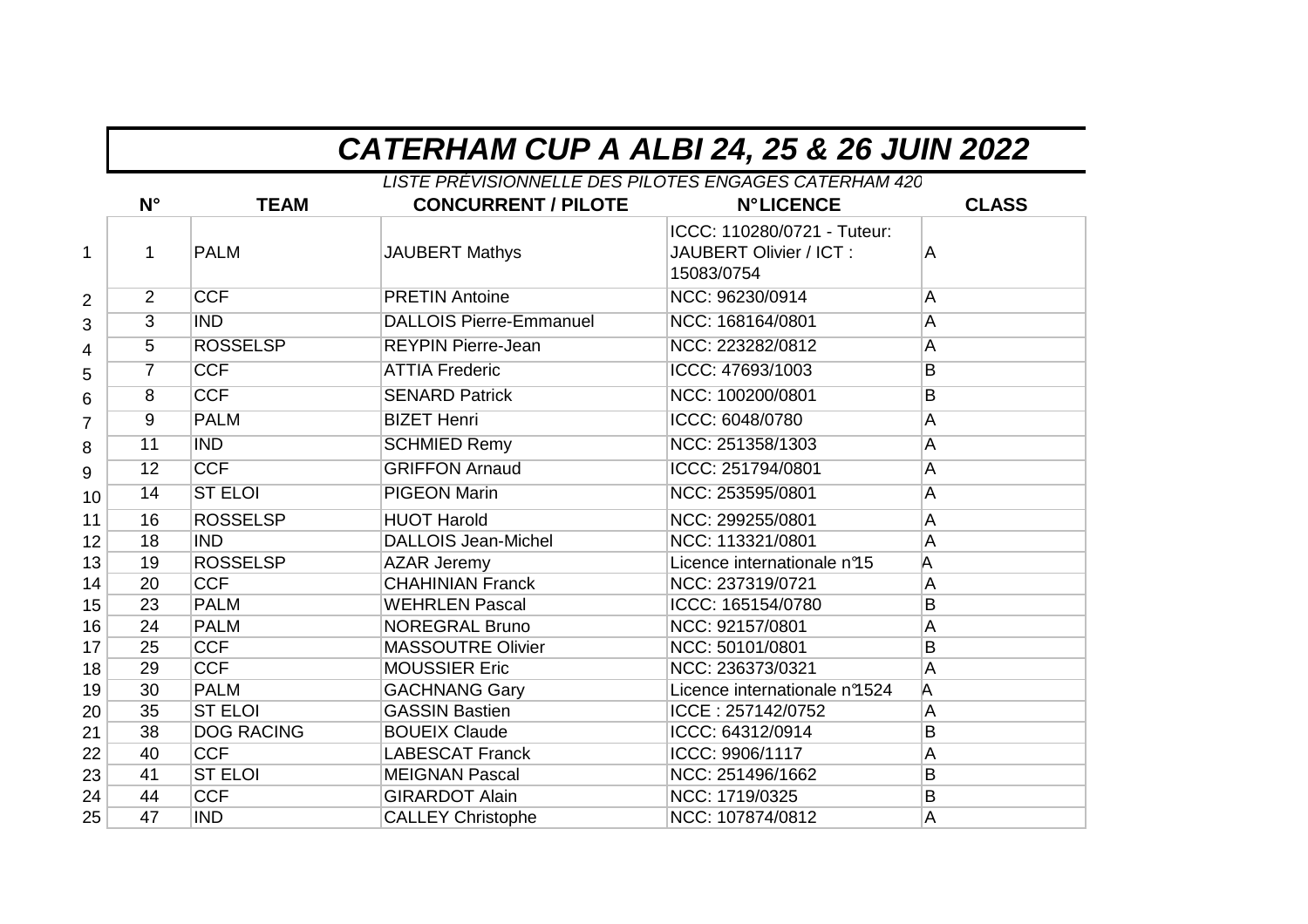| 26 | 50  | <b>CCF</b>        | <b>MOREY Michel</b>       | NCC: 58373/0801   | B |
|----|-----|-------------------|---------------------------|-------------------|---|
| 27 | 52  | <b>ST ELOI</b>    | <b>LEGUEM David</b>       | NCC: 124202/0752  | А |
| 28 | 59  | <b>CCF</b>        | <b>CLAY Tristan</b>       | ICCC: 162294/0178 | A |
| 29 | 63  | <b>ST ELOI</b>    | <b>ALLAIRE Frédéric</b>   | NCC: 195467/1507  | A |
| 30 | 68  | IND.              | <b>ANTONI Christophe</b>  | NCC: 299299/0407  | A |
| 31 | 69  | <b>CCF</b>        | <b>QUETAUD Philippe</b>   | ICCC: 169169/0801 | A |
| 32 | 75  | <b>ST ELOI</b>    | <b>PINTO Alexandre</b>    | NCC: 200300/1438  | A |
| 33 | 80  | <b>ST ELOI</b>    | <b>MONTAGNE Sebastien</b> | NCC: 251360/0801  | A |
| 34 | 86  | <b>ST ELOI</b>    | <b>MEIGNAN Alexandre</b>  | NCC: 251787/1662  | A |
| 35 | 91  | <b>DOG RACING</b> | <b>THOME Jean - Marc</b>  | NCC: 124947/0803  | B |
| 36 | 92  | <b>ST ELOI</b>    | <b>LOI Olivier</b>        | NCC: 68744/1438   | B |
| 37 | 98  | <b>CCF</b>        | <b>GUERIN Olivier</b>     | ICCC: 25142/1422  | Α |
| 38 | 211 | <b>ROSSELSP</b>   | <b>TROTIN Arnaud</b>      | NCC: 299257/0914  | A |

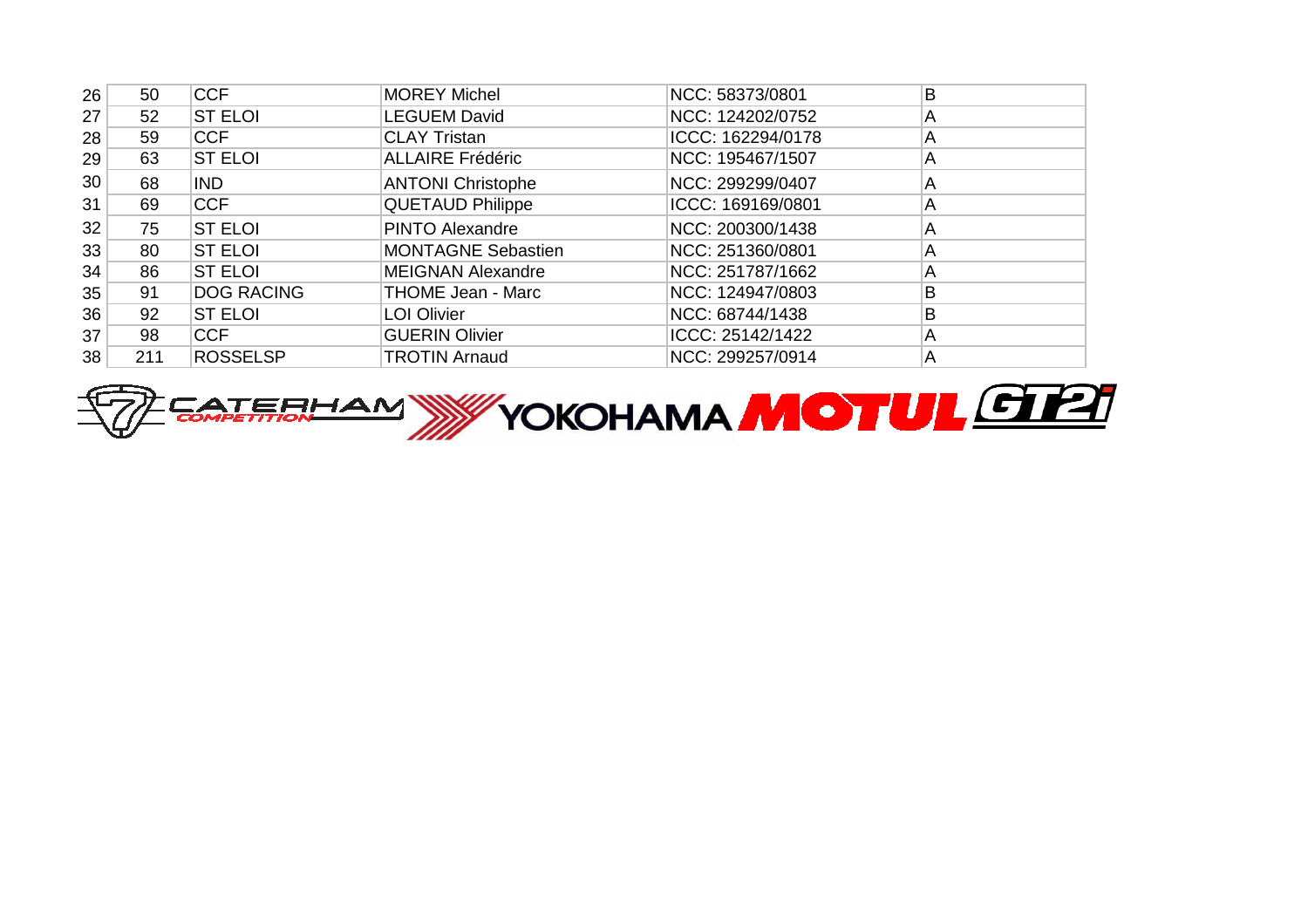## **TRANSP**

| 00174  |  |
|--------|--|
| 17293  |  |
| 60498  |  |
| 65059  |  |
| 37095  |  |
| 37059  |  |
| 60239  |  |
| 17288  |  |
| 17291  |  |
| 37091  |  |
| 65126  |  |
| 60257  |  |
| 17578  |  |
| 65055  |  |
| 000165 |  |
| 37131  |  |
| 64501  |  |
| 60709  |  |
| 000169 |  |
| 17296  |  |
| 6156   |  |
| 65064  |  |
| 37140  |  |
| 64042  |  |
| 4752   |  |